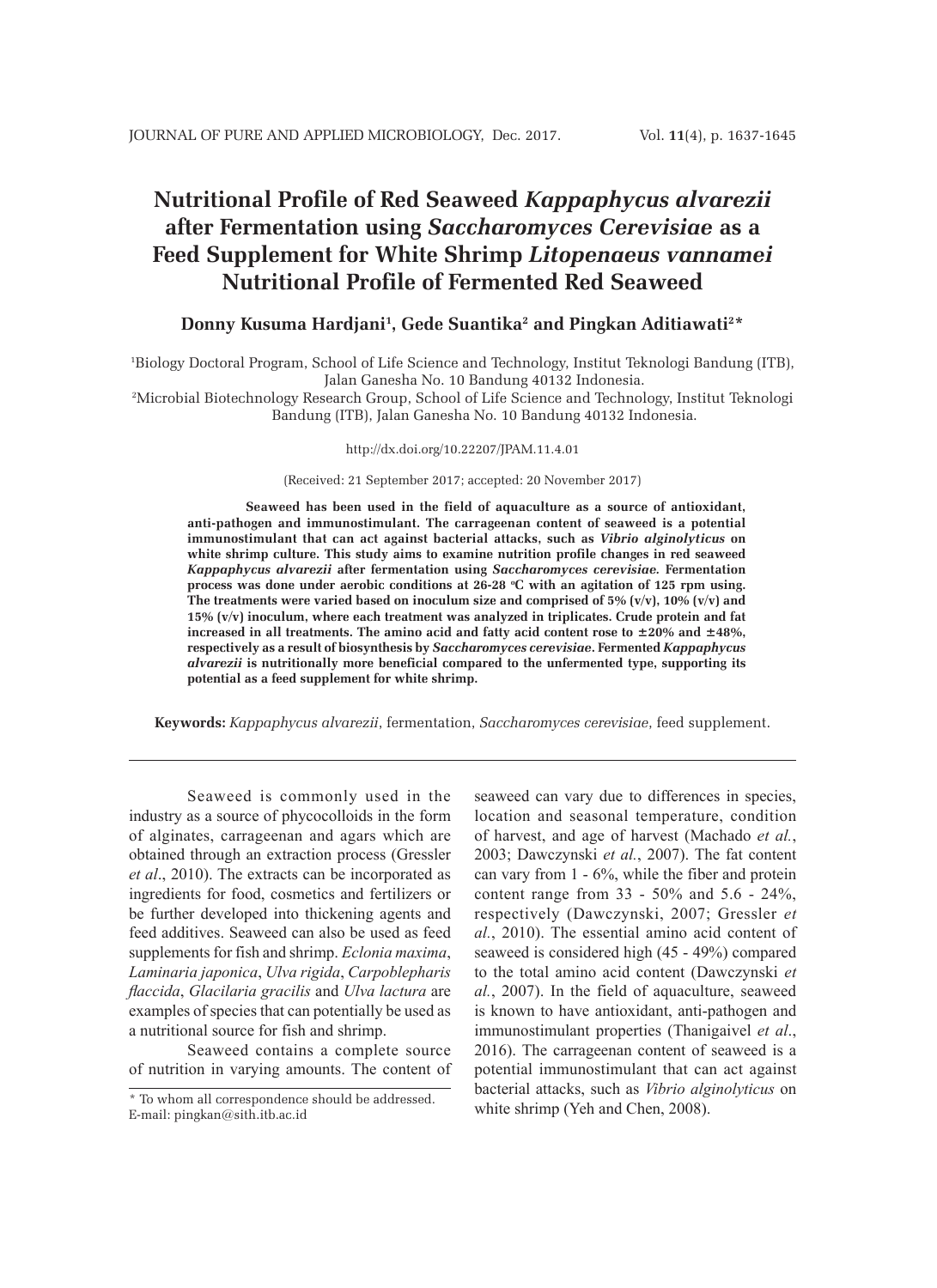A commonly cultivated red algae (*Rodhophyta*) that serves as a source of carrageenan is *Kappaphycus alvarezii*. Indonesia is a large producer of red algae *Kappaphycus alvarezii,*  previously known as *Eucheuma cottonii,* where an estimated of 11 million tons was produced in 2016. *Kappaphycus alvarezii* is recognized to exhibit fast vegetative and generative growth, being able to double its biomass within 15-30 days after culturing.

The fermentation of seaweed using yeast can enhance its nutritional value by enriching the protein, vitamin, mineral, essential amino acid and fatty acid content, as well as improve its digestibility value (Uchida, 2003; Uchida and Murata, 2004; Felix and Pradeepa, 2011; Felix and Brindo, 2014). The employment of *Saccharomyces cerevisiae* is expected to to increase the nutritional value of the seaweed and to act as a potential immunostimulant from the presence of  $\beta$ -glucans in the cell walls of the yeast. Thus, the objective of this study is to explore the potential of fermented *Kappaphycus alvarezii* as a feed supplement for white shrimp (*Litopenaeus vannamei*) based on its nutritional profile.

#### **MATERIALS AND METHODS**

## **Pretreatment of Seaweed**

The seaweed *Kappaphycus alvarezii*  (*Eucheuma cottonii*) originated from Bali in dried conditions and without pretreatment. The washing step was done to remove salt and dirt that remained on the surface of the seaweed. A sorting process was also done during the washing step. The drying step was done using a convection system oven at a temperature below 90 °C to prevent protein denaturation. The milling step was performed using a disc mill with a filter size of 5 mm, followed by a sieving step using a 250  $\mu$ m metal sieve. The yield of the overall process was 25% of the total initial amount of dried seaweed used.

# **Inoculum Preparation**

A loop of *Saccharomyces cerevisiae* culture was streaked on to PDA (Potato Dextrose Agar) medium and incubated at room temperature  $28 - 30$  °C for 24 – 48 h. Strain activation was later done by subculturing 1-2 loops of culture into 100 ml of activation medium, followed by incubation at room temperature  $28 - 30$  °C for 24 h with an

J PURE APPL MICROBIO*,* **11**(4), DECEMBER 2017.

agitation of 125 rpm. The activation step was then repeated using  $10\%$  (v/v) of inoculum from the previous culture. Following activation, the cells of *Saccharomyces cerevisiae* were counted until it reached a density of 10<sup>6</sup> cell/ml.

Subsequently, activated cultures of *Saccharomyces cerevisiae* were adapted onto the substrate that will be used during fermentation. The adaptation procedure was done three times using the following medium composition; (1) 75 % microbial growth medium + 25 % fermentation medium, (2) 50 % microbial growth medium  $+ 50$ % fermentation medium, and (3) 25 % microbial growth medium + 75 % fermentation medium. **Fermentation Process**

The fermentation process was done by incorporating the different inoculums into a medium containing 20 g of seaweed flour, 1.5 g of maize flour, 1 g of glucose and 0.4 g of urea into an Erlenmeyer flask of 500 ml containing 200 ml of deionized water. The different treatment conditions comprised of 5  $\%$  (v/v) inoculum denoted as treatment I, 10 % (v/v) inoculum denoted as treatment II and 15  $\%$  (v/v) inoculum denoted as treatment III. The incubation was done at room temperature  $28 - 30$  °C with an agitation of 125 rpm for 72 hours. Parameters tested during fermentation are pH and microbial count (TPC and direct counting) which was done every six hours. **Post Fermentation**

A drying step using an electrical conventional oven at  $60 - 75$  °C for  $24 - 48$  was performed after the fermentation process had finished. The temperature was important since too high of a temperature can affect the nutritional content and denaturate the proteins. Once the seaweed has dried (water content  $\geq 5\%$ ), it was milled through a disc mill using a filter size of 5 mm. Milled seaweed was then further sieved using sieve No.  $60$  (size  $250 \mu m$ ).

#### **Nutritional Analysis**

The nutritional content of the seaweed was analyzed using the following methods: proximate analysis consisting of dry matter content (oven method), crude protein content (Kjhedal titration), crude fat content (Soxhlet method) (Machado *et al*., 2004), energy (Bomb calorimetry), extract matter without nitrogen (calculated), fatty acid analysis (gas chromatography), crude fiber content as well as amino acid analysis (HPLC) (Ortiz *et al*., 2006).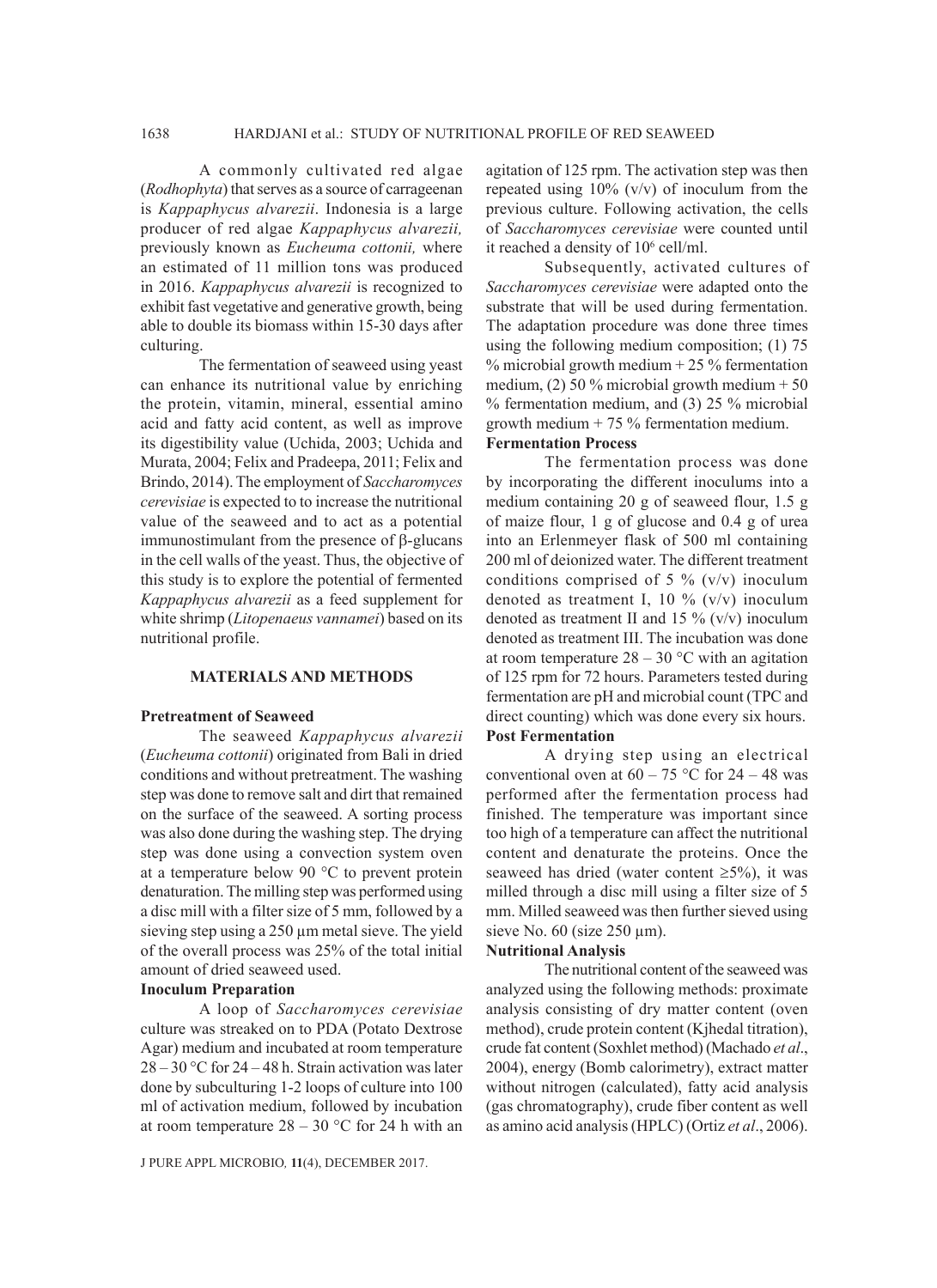# **RESULTS AND DISCUSSION**

# **Proximate Analysis of Seaweed Without Fermentation**

Proximate analysis was done to examine nutrition value of pretreated seaweed *Kappaphycus alvarezii*. The result shows similar values as other studies by Istiani *et al.* (1986) and Liem (2013) (Table 1). Ash, fat, protein and crude fiber content of the seaweed was observed to be lower compared to other red seaweed species reported by Gressler *et al*. (2010), which are *Gracilaria domingensis*, *Gracilaria birdiae*, *Laurencia filiformis* and *Laurencia intricate*. This condition may occur as a result of differences in species, geographical condition and season (Kaehler and Kennish, 1996). However, these values are still in accordance with the acceptable ranges published by Dawczynski *et al.* (2007) and Gressler *et al*. (2008).

# **Amino Acid & Fatty Acid Analysis of Seaweed Without Fermentation**

The amino acid content of the measured seaweed was found to be comprehensive, although it still has lower values compared to other species (**Table 2**). Based on the analysis, the most abundant amino acid was found to be aspartate and glutamate at 0.29% and 0.35%, respectively. The two amino acids were also reported to be highest in the comparing species.

The amino acid content is linearly dependent on the protein content of the seaweed where a low protein content would translate to a low amino acid content. Thus, similar to the factors affecting protein, the amino acid content is also affected by the difference in species, environment and age of harvest.

The fatty acid content of the measured seaweed was found to be lower compared to other species. The highest amount of fatty acid observed was palmitate (C16:0) at 0.15%. However, this value was considerably lower than other species reported by Gressler *et al*. (2010). Factors affecting fatty acid content can include type of seaweed, temperature of environment, characteristic of seaweed, intensity of light, mineral content, nitrogen content and period of life cycle the seaweed is in (Takagi *et al.*, 1985; Dawczynski *et al.*, 2007).

# **Growth Curve of** *Saccharomyces cerevisiae*

Growth curve of *Saccharomyces cerevisiae* on PDB (Potato Dextrose Broth) can be divided into two phases, a logarithmic phase between  $0 - 28$  hours and a stationary phase between  $28 - 48$  hours (Figure 1). The absence of a lag phase indicate that the culture was in an active state and had been well-adapted to the PDB medium.

The growth of *Saccharomyces cerevisiae* used in this study was relatively fast. A significant change in cell density was observed between  $t_0$  and  $t_4$  where it rose from 2.1 x 10<sup>6</sup> cells/ml to 1.07 x 107 cells/ml. The significant increase of cell density indicate that the growth is at the logarithmic phase where the yeast is actively undergoing cell division. The highest growth rate on PDB medium was observed at  $t_2$  where  $\mu$  was equivalent to 0.39 h<sup>-1</sup>.

The pH value of the medium changed during the growth of *S. cerevisiae* where it dropped from an initial value of 4.52 to 3.82 (**Figure 1**). The decrease of pH suggests that there is a production of acid from the metabolism of carbohydrate in the seaweed sample. The decrease in pH corresponded



J PURE APPL MICROBIO*,* **11**(4), DECEMBER 2017. **Fig. 1.** Growth curve of *Saccharomyces cerevisiae* on PDB medium at 26 – 28 ° C and agitation of 125 rpm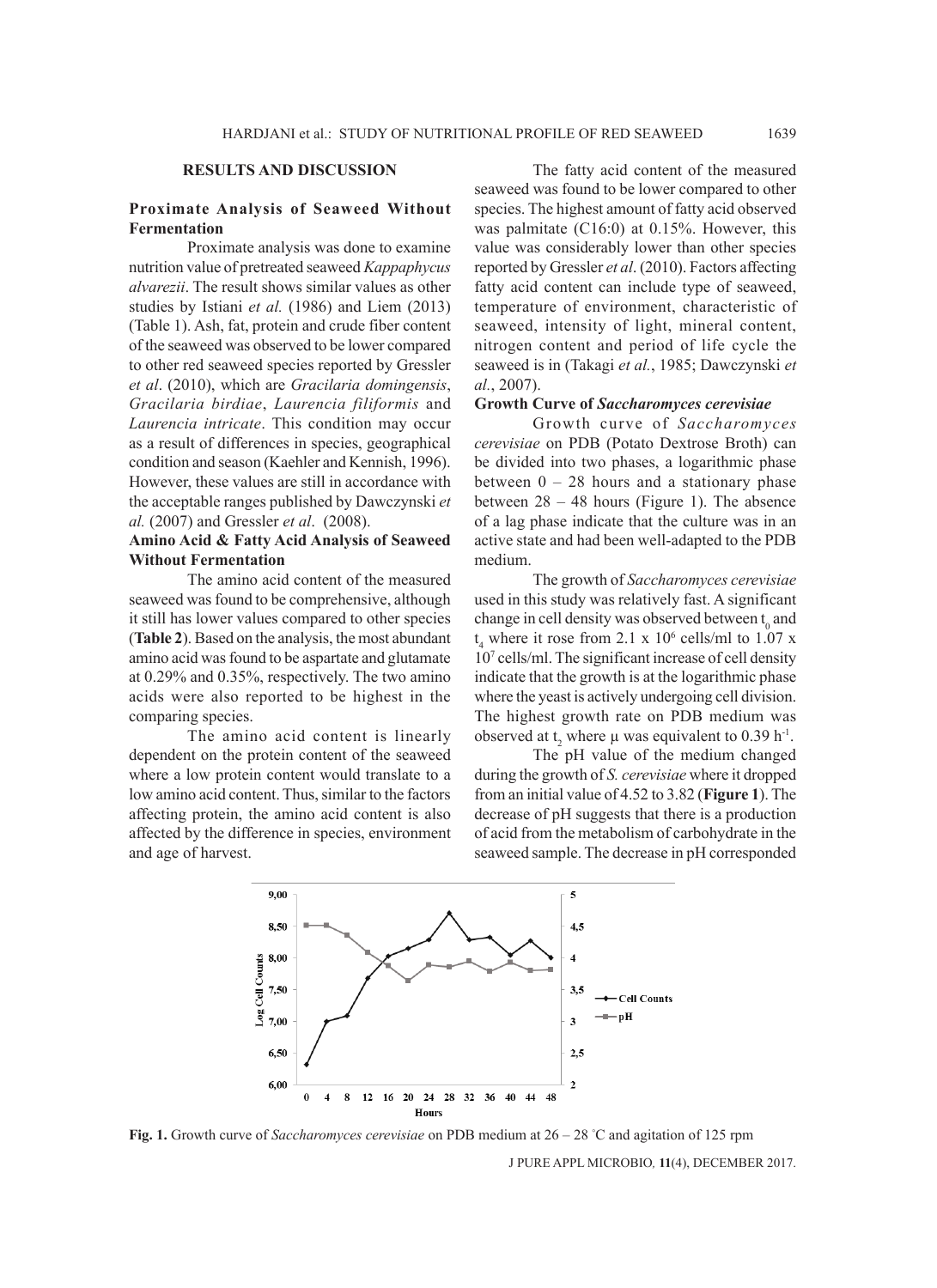well to the increase of cell mass. This decrease of pH was observed until  $t_{12}$ , while at  $t_{14}$  the pH increased signifying the end of growth. During cell lysis, ammonia can be released into the medium causing the pH to rise (Boulton and Quain, 2001).

The growth curve of *Saccharomyces cerevisiae* on fermentation medium (**Figure 2**) has similar trend with its growth curve on PDB medium, as it displayed a logarithmic phase followed by a stationary phase. The highest growth rate observed for each treatments;  $10\%$  (v/v),  $15\%$ (v/v) and 5% (v/v); were  $0.38 \pm 0.05$  h<sup>-1</sup>,  $0.37 \pm$ 0.06 h<sup>-1</sup> and  $0.23 \pm 0.03$  h<sup>-1</sup>, respectively.

All the fermentation medium contained the same nutritional content but a different initial cell density. Therefore, the ratio of nutrition compared to the initial cell density of *S. cerevisiae* is different. The treatment with  $5\%$  (v/v) inoculum has the highest availability ratio of nutrient over cells, as compared to  $10\%$  (v/v) and  $15\%$  (v/v) inoculum, respectively.

With time, the available nutrition will become limited where the cells will then lose energy and the ability to grow, resulting in autolysis. Environmental factors can also affect growth, for example the increasing concentration of alcohol that can inhibit enzymes and cause cell death (Boulton and Quain, 2001). The autolysis that occurred during cell death is due to the work of hydrolytic enzymes such as proteinases and glucanases that are present in the intracellular matrix.

The fermentation medium consists of several different carbohydrate sources; carrageenan and other polysaccharides from *Kappaphycus alvarezii*, glucose which was added to the medium, and starch from maize flour. During the cultivation of *S. cerevisiae* in the fermentation medium, glucose will be the first resources to be utilized as it is the simplest form of carbon source to assimilate. *Saccharomyces cerevisiae* will also prefer glucose since it will suppress the use of the other available carbon sources (Boulton and Quain, 2001). The yeast can utilize dextrose, galactose, sucrose, maltose, raffinose, trehalose but not lactose as their carbon source.

The pH of all the treatments during fermentation decreased from an average of 6.48 to 4.6. The pH of the medium will greatly affect the growth of the yeast, where the optimum range is 4 – 5. A pH value of 3 or lower will inhibit the growth of yeast and the fermentation will run at a much slower pace (Adam *et al.*, 1985). *Saccharomyces cerevisiae* produces organic acids from non-acidic compounds such as carbohydrates. These acids can take the form of pyruvic acid, citric acid and succinic acid that are formed by the metabolism of sugars in the medium. These organic acids can accumulate and decrease the pH of the medium. A drop of pH may also caused by the use of nitrogen where the yeast will use a cation resulting in a free nitrate ion that will react with water to form nitrate acid. As the growth enters the death phase, the pH of the medium will become more basic from the release of ammonia during autolysis.

#### **Nutrient Content of Fermented Seaweed**

The fermentation process led to a change in the nutritional content of the seaweed (**Table 3**). *S. cerevisiae* utilize carbon (C), nitrogen (N), phosphate (P), sulfur (S) and other compounds for bioenergy and biosynthesis. The main carbon source utilized by the yeast is carbohydrate. The carbohydrate content of seaweed differs to that of plants which are mainly composed of cellulose and hemicellulose (Sun and Cheng, 2002). In seaweed, the carbohydrate composition is highly dependent on the species (Park *et al.*, 2012). The seaweed *Kappaphycus alvarezii* is classified as a carrageenophyte, as its most dominant carbohydrate take the form of carrageenan (Necas and Bartosikova, 2013). Carrageenan are sulfated galactans comprised of the monomers D-galactose and 3,6-anhydro-D-galactose linked together by  $\beta$ -1,4 and  $\alpha$ -1,3 bonds. Red seaweed can also contain cellulose which are composed of  $\beta$ -1,4-Dglucan chains (Park *et al*., 2012).

During fermentation, *S. cerevisiae* utilize the galactose and glucose present in the seaweed. The yeast may utilize the glucose present in the carrageenan after overcoming metabolite repression or GAL repression from the usage of glucose. The presence of glucose is needed to support initial growth of the yeast. Once the glucose has become limited, galactose can be utilized as the subsequent carbon source. The decrease in carrageenan after fermentation was found not to be significant and this can be due to the fact that the yeast utilized glucose prior to the galactose in the carrageenan. The accessibility of using carrageenan as a carbon source could have also been limited.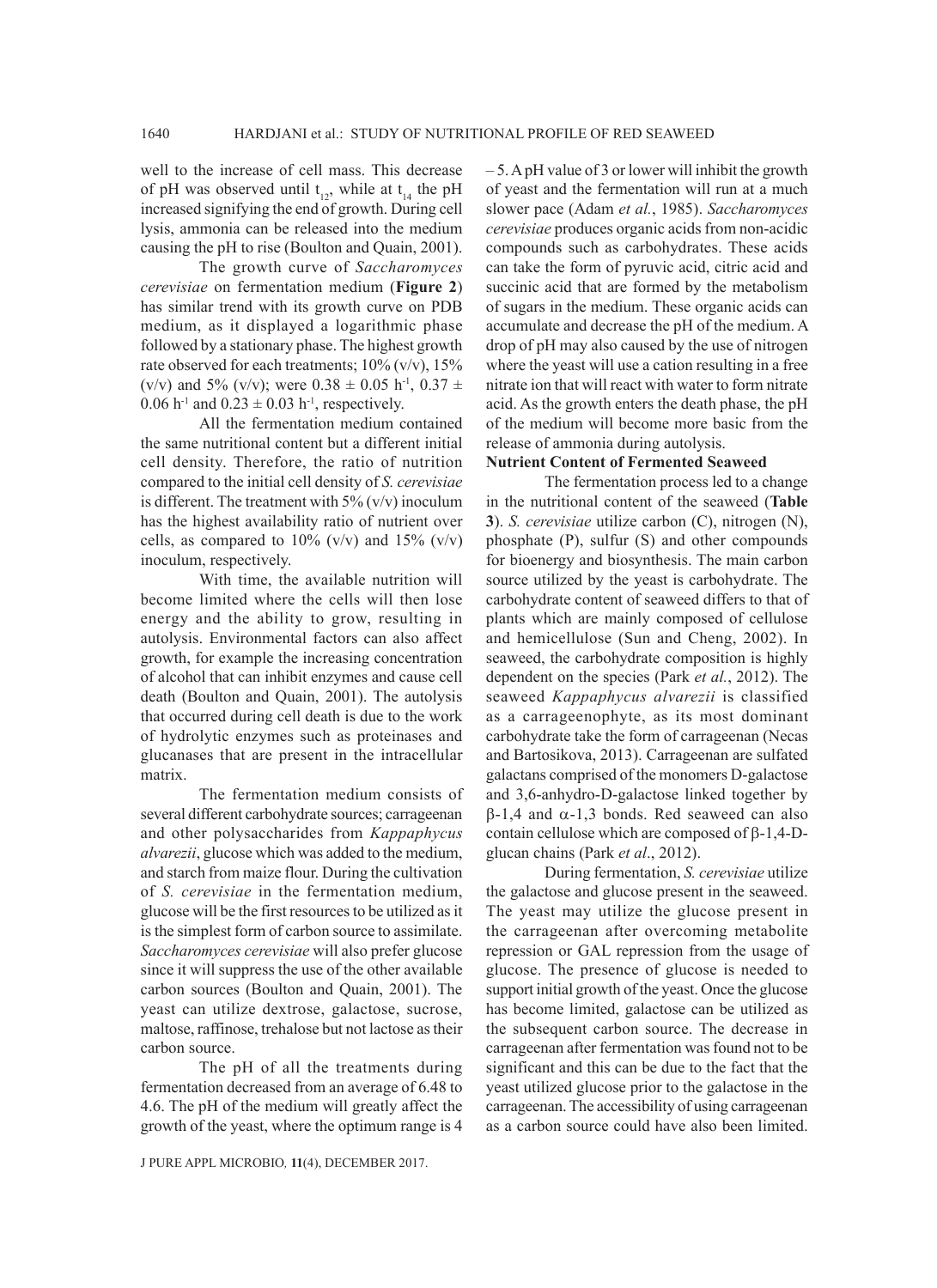To optimize the utilization of seaweed as a carbon source, several approaches such as microwave extraction and milling (Sambusisti *et al.*, 2015), heating above 85 °C (Ruiz *et al.*, 2013) and using alkaline (Wi *et al.*, 2009) can be used.

The fermentation process also altered the fat content of the seaweed where a slight increase in amount was observed. The increase was however not significant from 0.27% prior to fermentation to 0.26%, (5% inoculum), 0.29% (10% inoculum) and

| <b>Nutrition Profile</b>       | Measured | Value<br>Reported by<br>Istiani et al. (1986) | Reported by<br>Liem $(2013)$ |
|--------------------------------|----------|-----------------------------------------------|------------------------------|
| Total Energy (kal)             | 2883.8   | $\overline{\phantom{a}}$                      |                              |
| Dry matter $(\% )$             | 91.1     | 86.1                                          | 90.05                        |
| Water content $(\% )$          | 8.9      | 13.9                                          | 9.95                         |
| Ash $(\% )$                    | 18.68    | 17.09                                         | 17.69                        |
| Crude fat $(\% )$              | 0.22     | 0.37                                          | 0.53                         |
| Crude protein $(\% )$          | 3.26     | 2.69                                          | 3.82                         |
| Non protein nitrogen $(\% )$   | 0.56     | $\overline{\phantom{a}}$                      | -                            |
| Extract matter without $N$ (%) | 64.34    | 65                                            | 73.81                        |
| Crude Fiber $(\% )$            | 4.6      | 0.95                                          | 4.15                         |
| Carrageenan $(\% )$            | 67.3     | 61.52                                         |                              |

**Table 1.** Proximate Analysis of the red algae *Kappaphycus alvarezii*

**Table 2.** The amino acid content of red algae

| Amino acid (%)  | Species reported by Gressler et al. (2010) |                           |                       |                         |                        |  |  |
|-----------------|--------------------------------------------|---------------------------|-----------------------|-------------------------|------------------------|--|--|
|                 | Kappaphycus<br>alvarezii                   | Gracilaria<br>domingensis | Gracilaria<br>birdiae | Laurencia<br>filiformis | Laurencia<br>intricate |  |  |
|                 |                                            | Essential                 |                       |                         |                        |  |  |
| Cysteine        | nd.                                        | 0.03                      | 0.04                  | 0.1                     | 0.04                   |  |  |
| Isoleucine      | 0.12                                       | 0.4                       | 0.4                   | 0.5                     | 0.3                    |  |  |
| L-Arginine      | 0.15                                       | 0.4                       | 0.6                   | 0.6                     | 0.2                    |  |  |
| Leucine         | 0.22                                       | 0.7                       | 0.7                   | 0.8                     | 0.5                    |  |  |
| L-Tyrosine      | 0.07                                       | 0.2                       | 0.2                   | 0.6                     | 0.3                    |  |  |
| Lysine          | 0.14                                       | 0.4                       | 0.6                   | $\mathbf{1}$            | 0.5                    |  |  |
| Methionine      | 0.05                                       | 0.2                       | 0.2                   | 0.3                     | 0.1                    |  |  |
| Phenylalanine   | 0.13                                       | 0.4                       | 0.5                   | 0.5                     | 0.3                    |  |  |
| Threonine       | 0.15                                       | 0.4                       | 0.5                   | 0.6                     | 0.4                    |  |  |
| Valine          | 0.16                                       | 0.4                       | 0.5                   | 0.5                     | 0.3                    |  |  |
| Non-Essential   |                                            |                           |                       |                         |                        |  |  |
| Glycine         | 0.16                                       | 0.5                       | 0.6                   | 0.7                     | 0.5                    |  |  |
| Histidine       | 0.02                                       | 0.1                       | 0.2                   | 0.2                     | 0.1                    |  |  |
| L-Alanine       | 0.18                                       | 0.6                       | 0.7                   | 0.7                     | 0.5                    |  |  |
| L-Aspartate     | 0.29                                       | 1                         | 1.2                   | 1.5                     | $\mathbf{1}$           |  |  |
| L-Glutamate     | 0.35                                       | 0.9                       | $\mathbf{1}$          | 1.4                     | 0.9                    |  |  |
| L-Proline       | 0.13                                       | 0.4                       | 0.5                   | 0.5                     | 0.3                    |  |  |
| L-Serine        | 0.15                                       | 0.4                       | 0.5                   | 0.6                     | 0.4                    |  |  |
| Tryptophan      | nd.                                        | 0.2                       | 0.2                   | 0.1                     | 0.1                    |  |  |
| <b>Total AA</b> | 2.47                                       | 7.63                      | 9.14                  | 11.2                    | 6.74                   |  |  |
| EAA             | 1.19                                       | 3.53                      | 4.24                  | 5.5                     | 2.94                   |  |  |
| <b>NAA</b>      | 1.28                                       | 4.1                       | 4.9                   | 5.7                     | 3.8                    |  |  |
| EAA/NAA         | 0.93                                       | 0.86                      | 0.87                  | 0.96                    | 0.77                   |  |  |
| EAA/Total AA    | 0.48                                       | 0.46                      | 0.46                  | 0.49                    | 0.44                   |  |  |
|                 |                                            |                           |                       |                         |                        |  |  |

J PURE APPL MICROBIO*,* **11**(4), DECEMBER 2017.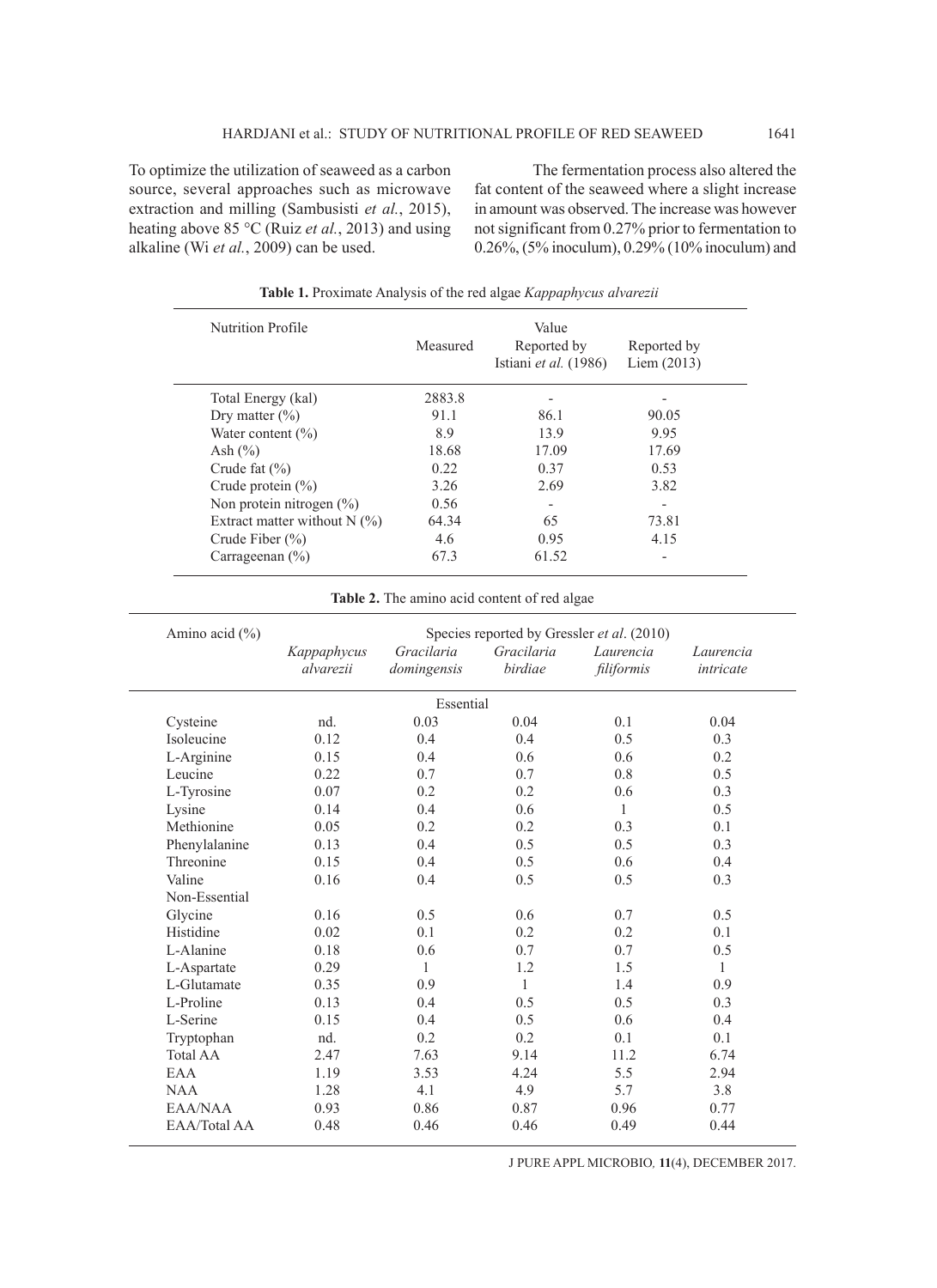0.3% (15% inoculum). In parallel to the increase in fat content, the fatty acid content also experienced an increase (**Table 4**). Only fatty acids with long chains were detected in both the unfermented and fermented samples. The change in the fatty acid content is a result of biosynthesis by *S. cerevisiae.*

Fatty acids are a vital component of eukaryotic cells, including *S. cerevisiae*. Yeast cells are capable of synthesizing long fatty acid chains which are later used in the formation of membranes, energy storage and protein modification (Feldmann, 2012). The most common fatty acids produced by yeasts are palmitoleic acid  $(C_{16})$  and oleic acid  $(C_{18})$ . This is in good agreement with the observed results showing that fatty acids with longer chains were significantly produced.

Crustaceans require dietary lipids as a source of essential fatty acids and other lipid classes like phospholipids (PL), sterols and carotenoids. In the case of marine organisms, polyunsaturated and especially highly unsaturated fatty acids (PUFA and HUFA) are important and essential because of their limited ability to synthesize them (Gonzalez-Felix *et al.,* 2002). Providing energy is one of

| <b>Table 3.</b> Nutritional content of seaweed before and after fermentation |  |  |  |  |  |
|------------------------------------------------------------------------------|--|--|--|--|--|
|------------------------------------------------------------------------------|--|--|--|--|--|

| Nutritional Content            | <b>Before</b><br>Fermentation | 5% Inoculum | <b>Treatments</b><br>After Fermentation<br>10% Inoculum | 15% Inoculum |
|--------------------------------|-------------------------------|-------------|---------------------------------------------------------|--------------|
| Total Energy (kal)             | 288.38                        | 298.6       | 308.81                                                  | 308.28       |
| Dry matter $(\% )$             | 91.1                          | 95.11       | 97.33                                                   | 96.12        |
| Water content $(\% )$          | 8.78                          | 4.89        | 2.67                                                    | 3.88         |
| Ash $(\% )$                    | 16.84                         | 20.13       | 20.2                                                    | 22.11        |
| Crude fat $(\% )$              | 0.27                          | 0.26        | 0.29                                                    | 0.3          |
| Crude protein $(\% )$          | 8.24                          | 8.82        | 9.13                                                    | 9.11         |
| Non-Protein Nitrogen $(\%)$    | 5.54                          | 4.82        | 4.27                                                    | 4.21         |
| Extract matter without $N$ (%) | 68.98                         | 62.1        | 61.42                                                   | 58.16        |
| Crude Fiber $(\% )$            | 4.06                          | 5.8         | 6.28                                                    | 6.44         |
| Carrageenan                    | 67.3                          | 63.1        | 61.52                                                   | 61.33        |

**Table 4.** Fatty acid content seaweed before and after fermentation

| Fatty acid $(\% )$                 | Treatments<br>Before<br>After Fermentation |            |             |             |
|------------------------------------|--------------------------------------------|------------|-------------|-------------|
|                                    | fermentation                               | 5%Inoculum | 10%Inoculum | 15%Inoculum |
| Saturated                          |                                            |            |             |             |
| C14:0                              | 0.127                                      | $n.d.*$    | $n.d.*$     | $n.d.*$     |
| C <sub>16:0</sub>                  | 0.151                                      | 0.177      | 0.193       | 0.202       |
| C <sub>18:0</sub>                  | 0.012                                      | 0.018      | 0.023       | 0.024       |
| Monosaturated                      |                                            |            |             |             |
| C16:1                              | 0.005                                      | $n.d.*$    | 0.014       | $n.d.*$     |
| C 18:1 ù9C                         | 0.025                                      | 0.036      | 0.044       | 0.046       |
| Polysaturated                      |                                            |            |             |             |
| C 18:2 ù6C                         | $n.d.*$                                    | 0.013      | 0.021       | 0.024       |
| $C$ 18:3 ù3                        | 0.010                                      | $n.d.*$    | $n.d.*$     | $n.d.*$     |
| $C$ 20:4 $\dot{u}$ 6               | 0.004                                      | $n.d.*$    | $n.d.*$     | $n.d.*$     |
| Mono-unsaturated fatty acid (MUFA) | 0.029                                      | 0.048      | 0.058       | 0.065       |
| Poly-unsaturated fatty acid (PUFA) | 0.015                                      | 0.018      | 0.021       | 0.022       |
| Unsaturated lipids                 | 0.044                                      | 0.067      | 0.079       | 0.085       |
| Saturated lipids                   | 0.176                                      | 0.200      | 0.216       | 0.222       |
| Arachidonic acid (AA)              | 0.004                                      | $n.d.*$    | $n.d.*$     | $n.d.*$     |
| Omega 6 total                      | 0.015                                      | 0.018      | 0.021       | 0.022       |
| Omega 9 total                      | 0.025                                      | 0.037      | 0.044       | 0.047       |
| Linoleic Acid                      | 0.010                                      | 0.017      | 0.021       | 0.022       |
| Oleic Acid                         | 0.025                                      | 0.037      | 0.044       | 0.048       |

J PURE APPL MICROBIO*,* **11**(4), DECEMBER 2017.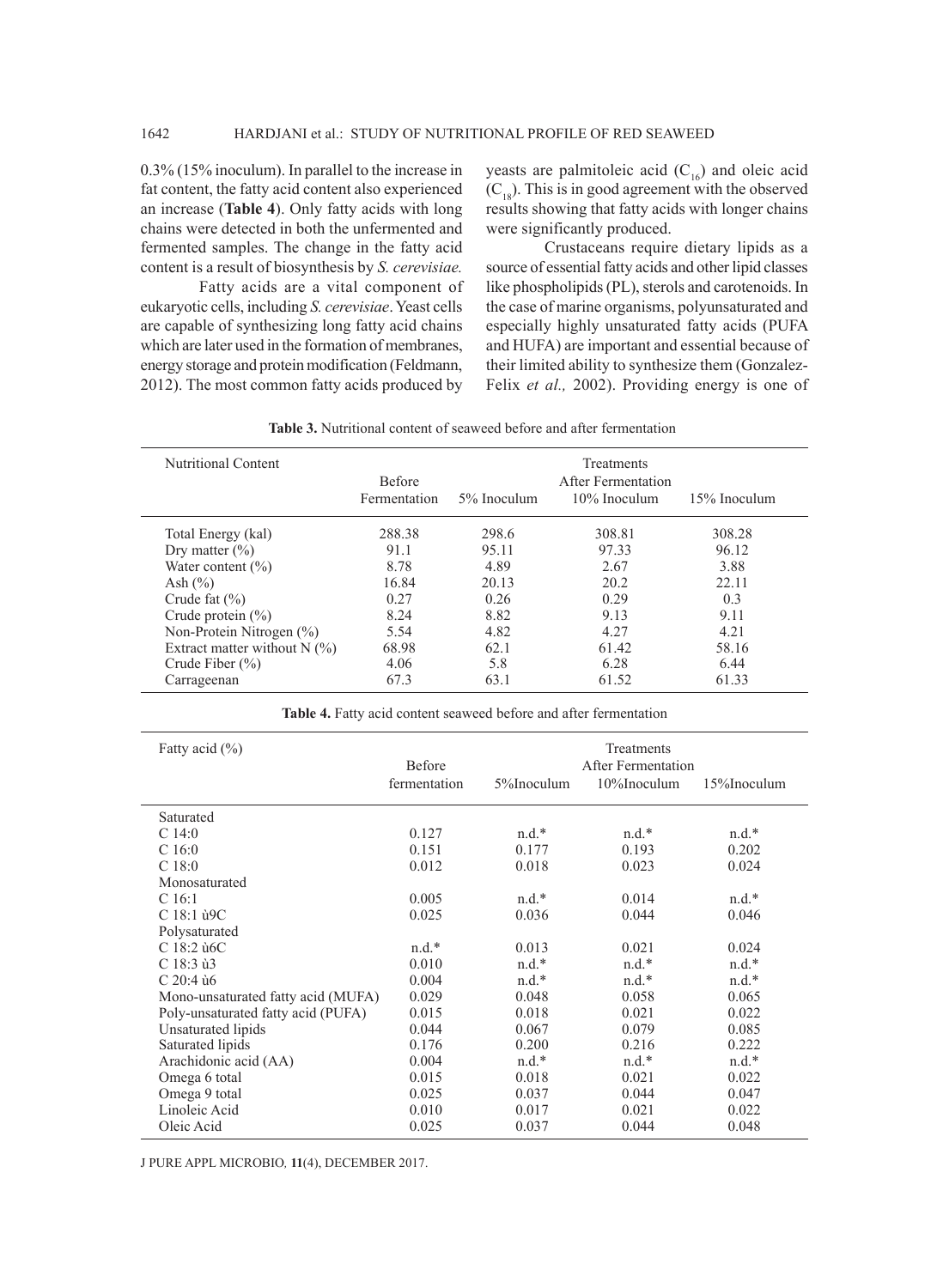major function of dietary lipids, besides providing membrane components and affect the growth and immune system of *L. vannamei* (Zhang *et al.*, 2014). When lipid supply is insufficient, animals may use protein as an energy source. This condition can make protein deficiency. Shrimp are lack to adaptive immunity and completely depend on their innate immunity, which includes both cellular and humoral components. High dietary lipid level could enhance the innate immune response capacity of shrimp system, which mainly consists of pPO activating system, clotting system, phagocytosis, encapsulation and nodule formation, antimicrobial peptides formation and cell agglutination (Zhang *et al.,* 2013).

| Amino acid $(\% )$ | Before<br>Fermentation | 5% Inoculum | Treatments<br><b>After Fermentation</b><br>10% Inoculum | 15% Inoculum |
|--------------------|------------------------|-------------|---------------------------------------------------------|--------------|
|                    |                        |             |                                                         |              |
| Essential          |                        |             |                                                         |              |
| Isoleucine         | 0.119                  | 0.135       | 0.146                                                   | 0.15         |
| L-Arginine         | 0.151                  | 0.155       | 0.158                                                   | 0.158        |
| Leucine            | 0.22                   | 0.244       | 0.266                                                   | 0.267        |
| L-Tyrosine         | 0.069                  | 0.069       | 0.068                                                   | 0.068        |
| Lysine             | 0.141                  | 0.135       | 0.128                                                   | 0.129        |
| Methionine         | 0.05                   | 0.053       | 0.054                                                   | 0.055        |
| Phenylalanine      | 0.13                   | 0.146       | 0.161                                                   | 0.161        |
| Threonine          | 0.153                  | 0.17        | 0.183                                                   | 0.186        |
| Valine             | 0.156                  | 0.181       | 0.2                                                     | 0.206        |
| Non Essential      |                        |             |                                                         |              |
| Glycine            | 0.157                  | 0.184       | 0.201                                                   | 0.211        |
| Histidine          | 0.021                  | 0.028       | 0.036                                                   | 0.035        |
| L-Alanine          | 0.184                  | 0.219       | 0.243                                                   | 0.252        |
| L-Aspartate        | 0.294                  | 0.339       | 0.378                                                   | 0.381        |
| L-Glutamate        | 0.351                  | 0.447       | 0.509                                                   | 0.538        |
| L-Proline          | 0.128                  | 0.147       | 0.16                                                    | 0.164        |
| L-Serine           | 0.149                  | 0.162       | 0.177                                                   | 0.174        |
| <b>Total AA</b>    | 2.474                  | 2.813       | 3.068                                                   | 3.134        |
| EAA                | 1.189                  | 1.288       | 1.364                                                   | 1.38         |
| <b>NAA</b>         | 1.284                  | 1.526       | 1.704                                                   | 1.755        |
| EAA/NAA            | 0.926                  | 0.844       | 0.800                                                   | 0.786        |
| EAA/Total AA       | 0.481                  | 0.458       | 0.445                                                   | 0.440        |

**Table 5.** Amino Acid content of seaweed before and after fermentation



J PURE APPL MICROBIO*,* **11**(4), DECEMBER 2017. **Fig. 2.** Growth curve of *Saccharomyces cerevisiae* on fermentation medium at 26 – 28 °C and agitation of 125 rpm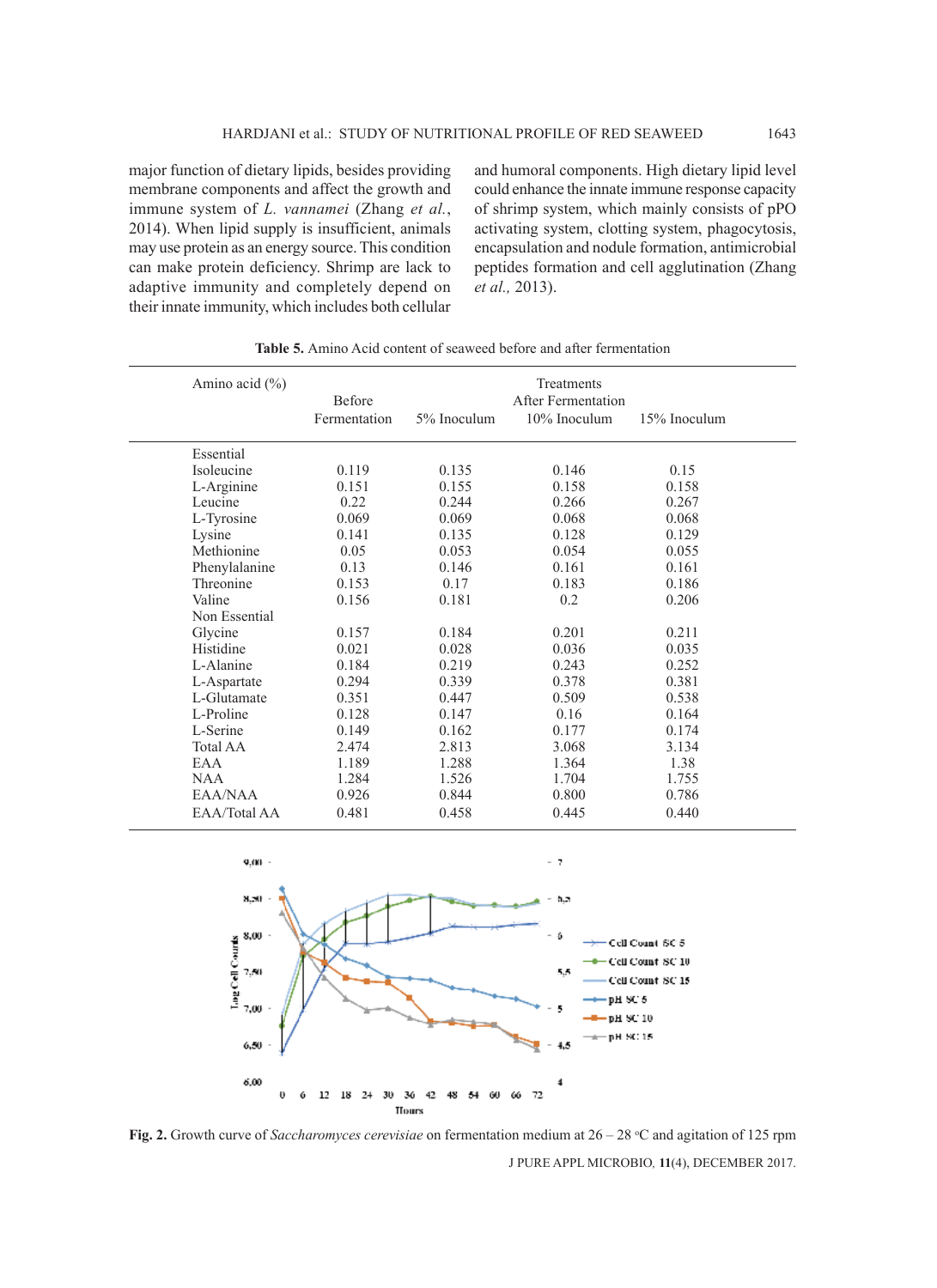Increase of amino acids in the fermented seaweed was observed and indicates conversion of NPN (non-protein nitrogen) that was added into protein nitrogen (**Table 5**). Increase of amino acids was observed on all the fermented treatments, where an increase in aspartate and glutamate was found to be highest. The fermentation process also changed the ratio between the essential amino acids and non-essential amino acids, however the change was not significant. During fermentation, the protein nitrogen content may increase as an implication of microbial protein presence due to ammonium utilization by *Saccharomyces cerevisiae* for biosynthesis (Feldmann, 2012).

The quality of protein sources is expressed as the amount of essential amino acids in the crude protein. Bioavailability of proteins and amino acids in feedstuffs is an important factor to consider, in part because it is related to the quantity of nitrogen absorbed by shrimp. Amino acids were classified as nutritionally essential or nonessential based on nitrogen balance on growth. Amino acids (AA) are not only building blocks for tissue proteins, but also essential substrates for the synthesis of many biologically active substances (e.g. polyamines, glutathione, creatine, carnitine, hormones, neurotransmitters) with crucial role in maintaining normal physiological and nutritional status of the body (Xie *et al*., 2015). Therefore, increasing amino acid content may significantly enhance immunity in shrimp. Hydroxyproline, arginine and glycine are three functional amino acid, which play important role in nutrient utilization and immune response (Xie *et al*.*,* 2014).

### **CONCLUSION**

Seaweed has been used in the field of aquaculture as a source of antioxidant, antipathogen and immunostimulant. The carrageenan content of seaweed is a potential immunostimulant that can act against bacterial attacks, such as *Vibrio alginolyticus* on white shrimp. In this study, the potential of fermented *Kappaphycus alvarezii* as a feed supplement for white shrimp (*Litopenaeus vannamei*) was observed based on its nutritional profile.

Seaweed contains a complete source of nutrition in varying amounts. The content of seaweed can vary due to differences in species,

J PURE APPL MICROBIO*,* **11**(4), DECEMBER 2017.

location, seasonal temperature condition of harvest and age of harvest. The proximate analysis showed that the seaweed used in the study had comparable nutritional content to that of literature with lower amounts of crude protein and fat content.

The fermentation process is expected to reduce the carbohydrate and carrageenan content of seaweed where both glucose and galactose will be used as carbon sources. The carbon along with other nutritional elements in the medium will be used to generate bioenergy and biosynthesis of cellular building blocks, such as phosphate sugars, organic acids, fatty acids and amino acids. Fermentation can also convert non protein nitrogen into microbial protein.

The decrease in the carrageenan content through the fermentation process was not significant, therefore retaining its role as an immunostimulant. Aside from the carrageenan, the increase of several amino acids such as glycine, alanine, proline and serine in the fermented seaweed can also act as an immunostimulant in towards white shrimps. Hence the result of the study suggests that the fermented seaweed use 10% inoculum for the application of a feed supplement for white shrimp, because this treatment give the highest microbial growth rate about  $0,38$  h<sup>-1</sup> in 6 hours and this treatment was more nutritionally beneficial as compared to the other seaweed (treated and untreated).

#### **REFERENCES**

- 1. Adams, M. R., Cook, R. D. Rattagool, P. Fermented fish products of Southeast Asia. *Tropical Science, 1985;* **25**:61–73
- 2. Boulton C. Quain, D. Brewing yeast and fermentation. London: Blackwell Science Ltd., 2001
- 3. Dawczynski, C., Schubert, R. Jahreis, G. Amino acid, fatty acid, and dietary fiber in edible seaweed products. *Food chemistry*, 2007; **103**:891 – 899
- 4. Feldmann, H. Yeast Molecular and Cell Biology 2nd: Completely Revised and Greatly Enlarged Edition. Weinheim: Wiley-VCH Verlag & Co., 2012
- 5. Felix, N., Brindo, R. A. Substituting fish meal with fermented seaweed, *Kappaphycus alvarezii* in diets of juvenile freshwater prawn *Macrobrachium rosenbergii*. *International Journal of Fisheries and Aquatic Studies,* 2014; **1**(5):261-265